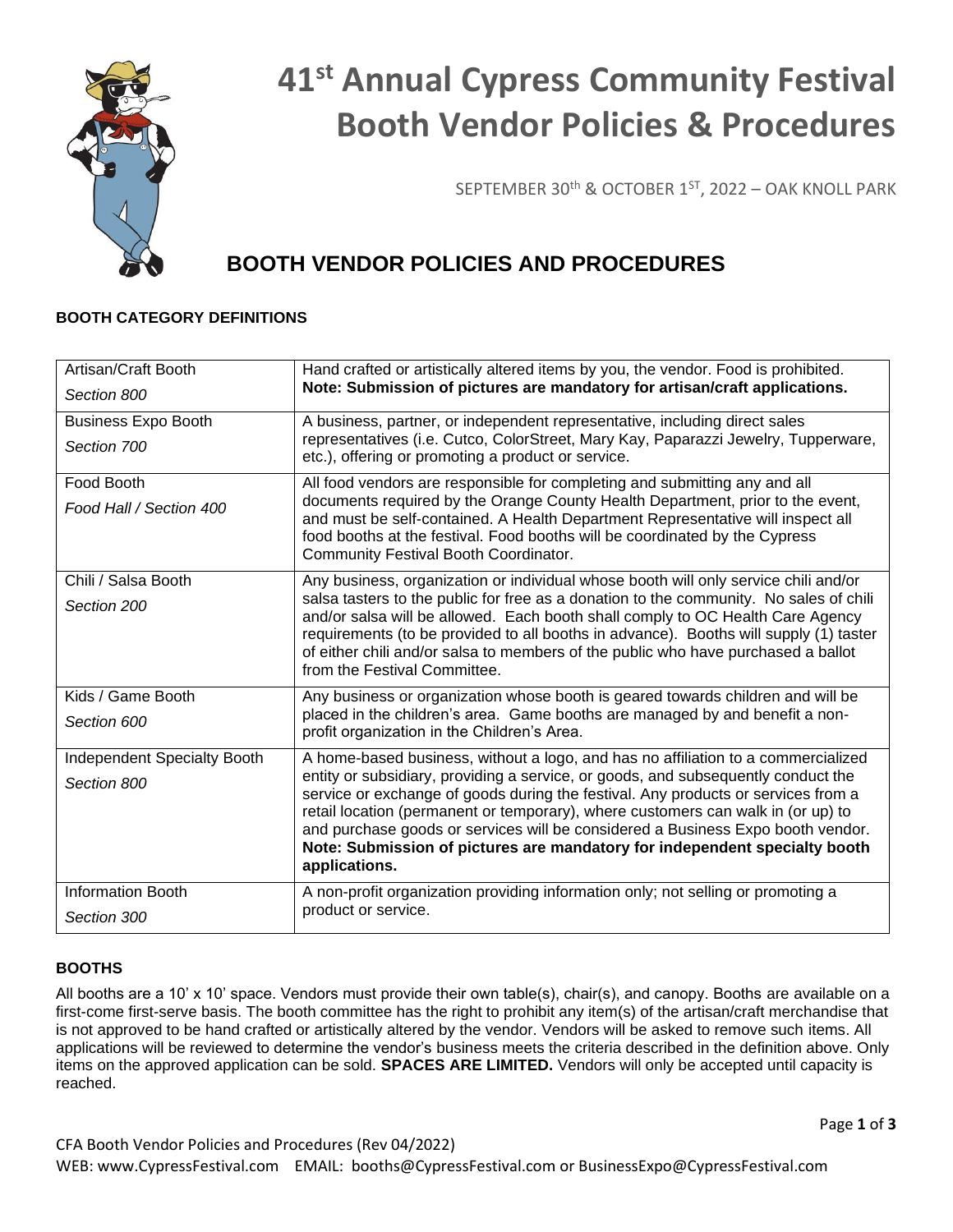

# **41st Annual Cypress Community Festival Booth Vendor Policies & Procedures**

SEPTEMBER 30th & OCTOBER 1ST, 2022 – OAK KNOLL PARK

# **BOOTH FACILITATOR**

Business Expo booths are facilitated by a representative of the Cypress Chamber of Commerce. Artisan/Craft, all Food, Game, Independent Specialty, Information and Non-Profit booths are facilitated by the Cypress Community Festival Booth Coordinator.

# **CANDLES/INCENSE**

Due to safety issues, burning of candles or incense is prohibited.

### **DESCRIPTIONS**

Descriptions of each item to be sold is required. Photos are required for artisan/craft and independent specialty booths. Only the items described on the approved application are to be sold.

### **DUPLICATION**

Duplication of individual food among the food vendors and artisan/craft vendors may occur. However, business expo vendors will not be duplicated. The Cypress Community Festival Association, Inc., reserves the right to limit duplication of product services.

# **ELECTRICITY**

Electricity is available, upon request, on a first-come first-served basis, for an additional fee of \$40 per outlet, due at the time of registration. Business Expo Booths 749-770 include electricity at no extra cost. Exhibitors and food vendors using electricity are encouraged to bring a heavy-duty extension cord, at least 50 feet. **GENERATORS ARE STRICTLY PROHIBITED.**

#### **FIRE EXTINGUISHER**

All vendors cooking or using materials that require fire or gas **MUST** have a fire extinguisher in their booth at all times. Vendors must provide their own extinguishers.

#### **LITERATURE**

Dissemination of any literature is limited to the confines of the booth that the individual or organization has rented.

#### **LOADING/UNLOADING/PARKING**

One loading/unloading permit pass will be included in the final vendor packet, along with a map and parking instructions. Final vendor packet will be sent by regular USPS mail, at least one week, prior to the festival. Assistance is not available for loading or unloading of equipment. Business Expo and all Food Vendor booths will set up beginning 10:00 AM and vehicles must be cleared from the Business Expo and Food Hall area by 11:30 AM. The Arts & Crafts, Information and Specialty Vendor booths will set up beginning 11:30 AM. **All vehicles must be cleared from the festival grounds by** 

Page **2** of **3**

CFA Booth Vendor Policies and Procedures (Rev 04/2022)

WEB: www.CypressFestival.com EMAIL: booths@CypressFestival.com or BusinessExpo@CypressFestival.com